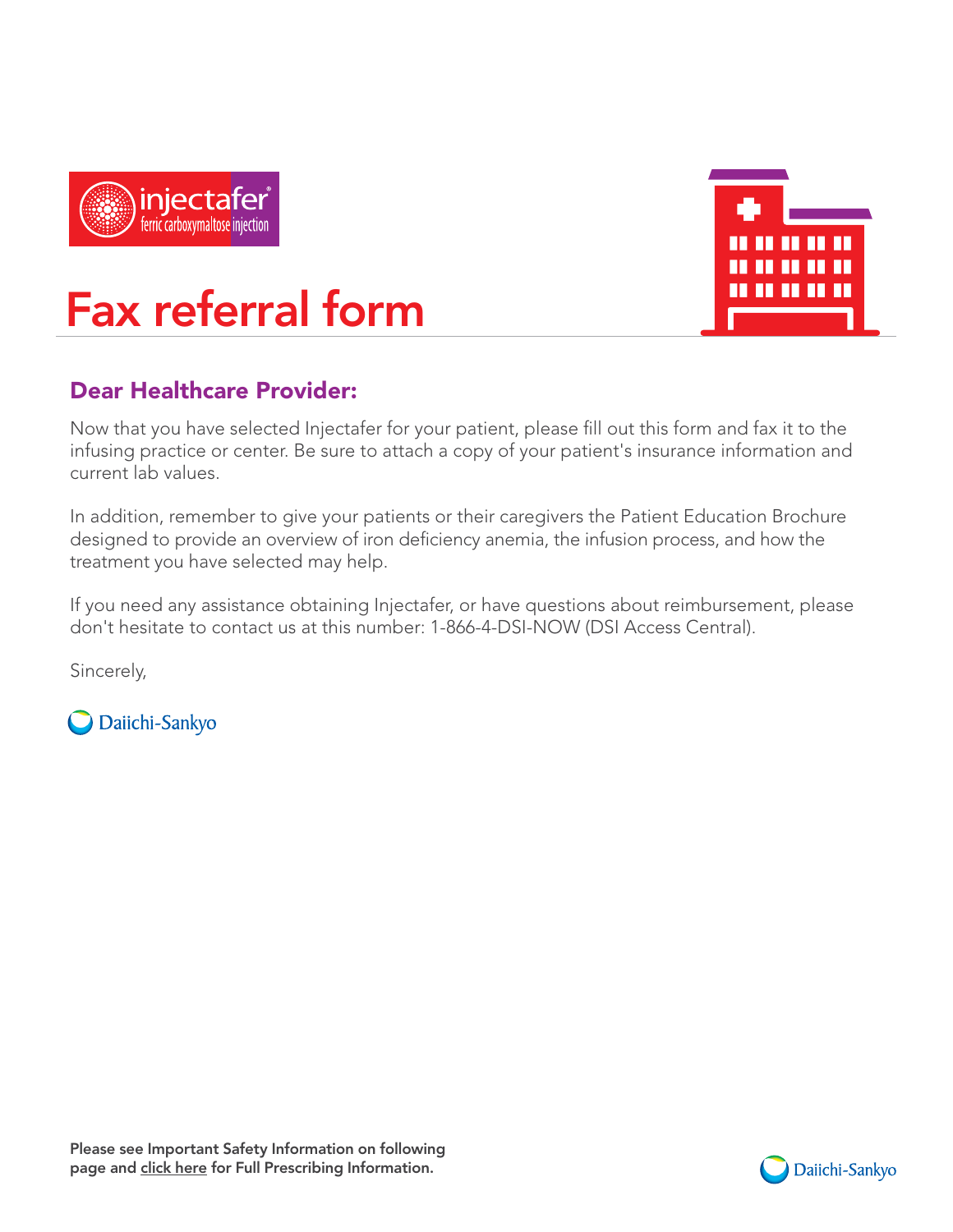# Injectafer fax referral form



### INDICATIONS

Injectafer® (ferric carboxymaltose injection) is indicated for the treatment of iron deficiency anemia (IDA) in adult and pediatric patients 1 year of age and older who have either intolerance to oral iron or an unsatisfactory response to oral iron, or adult patients who have non-dialysis dependent chronic kidney disease.

### IMPORTANT SAFETY INFORMATION

### CONTRAINDICATIONS

Injectafer is contraindicated in patients with hypersensitivity to Injectafer or any of its inactive components.

### WARNINGS AND PRECAUTIONS

Symptomatic hypophosphatemia requiring clinical intervention has been reported in patients at risk of low serum phosphate in the postmarketing setting. These cases have occurred mostly after repeated exposure to Injectafer in patients with no reported history of renal impairment. Possible risk factors for hypophosphatemia include a history of gastrointestinal disorders associated with malabsorption of fat-soluble vitamins or phosphate, concurrent or prior use of medications that affect proximal renal tubular function, hyperparathyroidism, vitamin D deficiency and malnutrition. In most cases, hypophosphatemia resolved within three months.

Monitor serum phosphate levels in patients at risk for low serum phosphate who require a repeat course of treatment.

Serious hypersensitivity reactions, including anaphylactic-type reactions, some of which have been life-threatening and fatal, have been reported in patients receiving Injectafer. Patients may present with shock, clinically significant hypotension, loss of consciousness, and/or collapse. Monitor patients for signs and symptoms of hypersensitivity during and after Injectafer administration for at least 30 minutes and until clinically stable following completion of the infusion. Only administer Injectafer when personnel and therapies are immediately available for the treatment of serious hypersensitivity reactions. In clinical trials, serious anaphylactic/anaphylactoid reactions were reported in 0.1% (2/1775) of subjects receiving Injectafer. Other serious or severe adverse reactions potentially associated with hypersensitivity which included, but were not limited to, pruritus, rash, urticaria, wheezing, or hypotension were reported in 1.5% (26/1775) of these subjects.

In clinical studies, hypertension was reported in 4% (67/1775) of subjects in clinical trials 1 and 2. Transient elevations in systolic blood pressure, sometimes occurring with facial flushing, dizziness, or nausea were observed in 6% (106/1775) of subjects in these two clinical trials. These elevations generally occurred immediately after dosing and resolved within 30 minutes. Monitor patients for signs and symptoms of hypertension following each Injectafer administration.

In the 24 hours following administration of Injectafer, laboratory assays may overestimate serum iron and transferrin bound iron by also measuring the iron in Injectafer.

### ADVERSE REACTIONS

#### *Adults*

In two randomized clinical studies [Studies 1 and 2], a total of 1775 patients were exposed to Injectafer, 15 mg/kg of body weight, up to a maximum single dose of 750 mg of iron on two occasions, separated by at least 7 days, up to a cumulative dose of 1500 mg of iron. Adverse reactions reported by >2% of Injectafer-treated patients were nausea (7.2%); hypertension (4%); flushing (4%); injection site reactions (3%); erythema (3%); hypophosphatemia (2.1%); and dizziness (2.1%).

The following adverse reactions have been identified during post approval use of Injectafer. Because these reactions are reported voluntarily from a population of uncertain size, it is not always possible to reliably estimate their frequency or establish a causal relationship to drug exposure.

The following adverse reactions have been reported from the post-marketing spontaneous reports with Injectafer: *cardiac disorders*: tachycardia; *general disorders and administration site conditions*: chest discomfort, chills, pyrexia; *metabolism and nutrition disorders*: hypophosphatemia; *musculoskeletal and connective tissue disorders*: arthralgia, back pain, hypophosphatemic osteomalacia (rarely reported event); *nervous system disorders*: syncope; *respiratory*, *thoracic and mediastinal disorders*: dyspnea; *skin and subcutaneous tissue disorders*: angioedema, erythema, pruritus, urticaria; *pregnancy*: fetal bradycardia.

### *Pediatric*

The safety of Injectafer in pediatric patients was evaluated in Study 3. Study 3 was a randomized, active-controlled study in which 40 patients (1 to 12 years of age: 10 patients, 12 to 17 years of age: 30 patients) received Injectafer 15 mg/kg to a maximum single dose of 750 mg (whichever was smaller) on Days 0 and 7 for a maximum total dose of 1500 mg; 38 patients evaluable for safety in the control arm received an age-dependent formulation of oral ferrous sulfate for 28 days. The median age of patients who received Injectafer was 14.5 years (range, 1-17); 83% were female; 88% White and 13% Black. The most common adverse reactions (≥4%) were hypophosphatemia, injection site reactions, rash, headache, and vomiting.

### CLINICAL CONSIDERATIONS IN PREGNANCY

Untreated IDA in pregnancy is associated with adverse maternal outcomes such as postpartum anemia. Adverse pregnancy outcomes associated with IDA include increased risk for preterm delivery and low birth weight.

Severe adverse reactions including circulatory failure (severe hypotension, shock including in the context of anaphylactic reaction) may occur in pregnant women with parenteral iron products (such as Injectafer) which may cause fetal bradycardia, especially during the second and third trimester.

You are encouraged to report Adverse Drug Events to American Regent, Inc. at 1-800-734-9236 or to the FDA by visiting [www.fda.gov/medwatch](http://www.fda.gov/medwatch) or calling 1-800-FDA-1088.

#### Pleas[e click here](https://daiichisankyo.us/prescribing-information-portlet/getDocument?product=IF&inline=true) for Full Prescribing Information.



American Regent, Inc. is a member of the Daiichi Sankyo Group. Injectafer® and the Injectafer® logo are trademarks of Vifor (International) Inc., Switzerland. Injectafer® is manufactured under license from Vifor (International) Inc., Switzerland. Trademarks<br>not owned by American Regent, Inc. or Vifor (International) are the property of their re

©2021 Daiichi Sankyo, Inc. 12/21 PP-US-IN-2777

Daiichi-Sankyo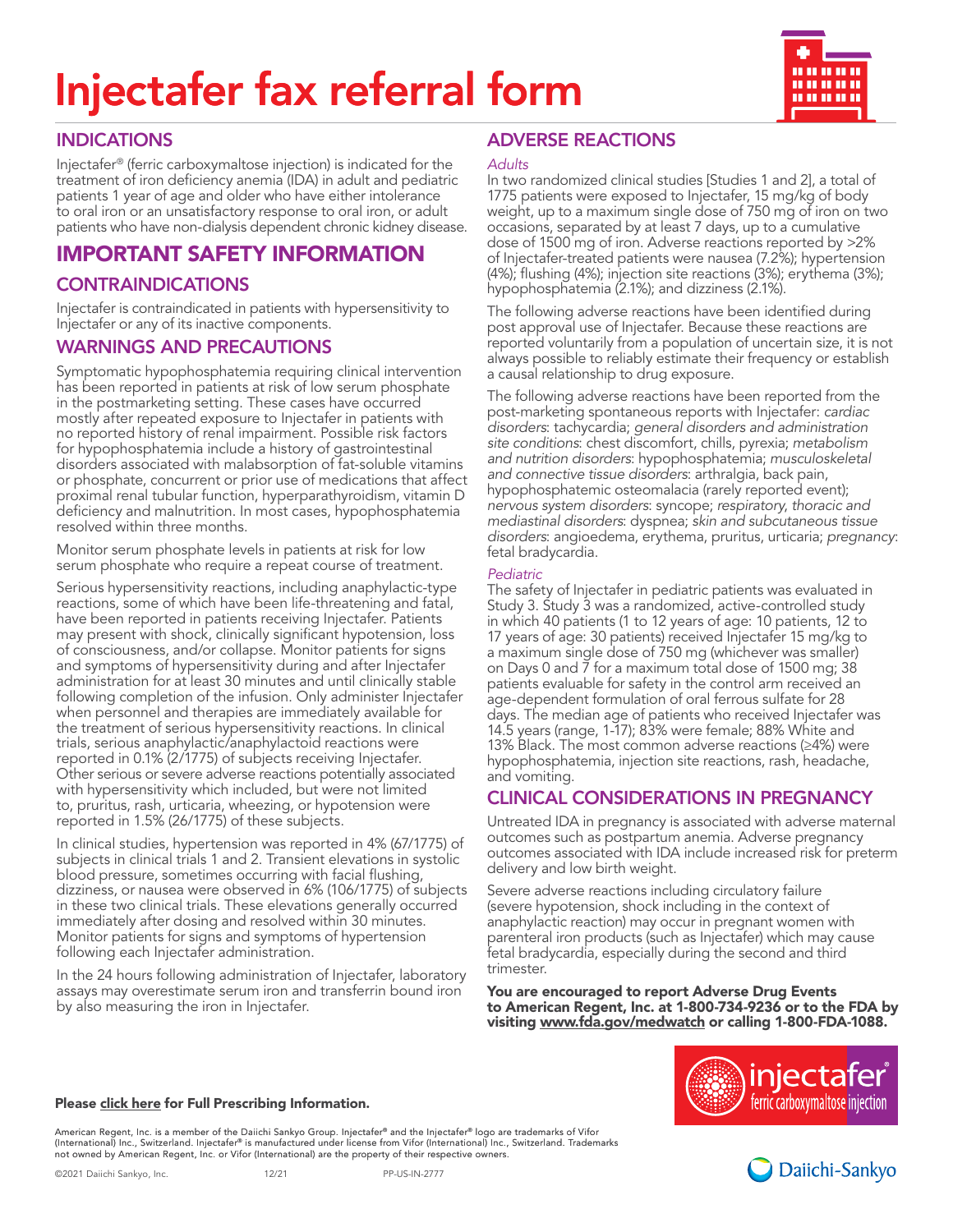

Fax referral form





| <b>Referring physician</b>                                                                                                                                            | Name<br>Phone<br>Fax<br>Date | Stamp area for convenience                                                                                                                                                                                                                                                                                                  |  |  |
|-----------------------------------------------------------------------------------------------------------------------------------------------------------------------|------------------------------|-----------------------------------------------------------------------------------------------------------------------------------------------------------------------------------------------------------------------------------------------------------------------------------------------------------------------------|--|--|
| I am referring my patient to you for administration of<br><b>Dear Doctor/medical office:</b><br>Injectafer <sup>®</sup> (ferric carboxymaltose injection) as follows: |                              |                                                                                                                                                                                                                                                                                                                             |  |  |
| <b>Patient weight</b>                                                                                                                                                 | Indication                   | Patient has had intolerance to oral iron or<br>Patient has non-dialysis<br>dependent CKD.<br>unsatisfactory response to oral iron.                                                                                                                                                                                          |  |  |
| <b>First</b><br>$750 \; \text{mg}^1$<br>dose                                                                                                                          | Alternate dose: _____ mg     | Second<br>Alternate dose: ______ mg<br>750 mg <sup>1</sup><br>dose                                                                                                                                                                                                                                                          |  |  |
|                                                                                                                                                                       |                              | Please note: If administering 1 course of treatment of 1500 mg, each dose of up to 750 mg must be separated by at least 7 days. <sup>1*</sup><br>*For patients weighing less than 50 kg (110 lb), give each dose as 15 mg/kg body weight for a total cumulative dose not to exceed 1500 mg of iron per course of treatment. |  |  |
| <b>Patient information</b>                                                                                                                                            |                              | <b>Please note:</b> Include a copy of the patient's insurance information and current lab values with this fax.                                                                                                                                                                                                             |  |  |

| Name                                                                                                                                                       | Phone                                                                  |
|------------------------------------------------------------------------------------------------------------------------------------------------------------|------------------------------------------------------------------------|
| Address                                                                                                                                                    | Date of birth                                                          |
|                                                                                                                                                            | SS#                                                                    |
| Primary insurance                                                                                                                                          | Phone                                                                  |
| Secondary insurance                                                                                                                                        | Phone                                                                  |
| <b>Diagnosis coding</b><br>Injectafer has a product specific J code: J1439<br>National Drug Code (NDC):<br>750 mg: 00517-0650-01<br>1000 mg: 00517-0620-01 | ICD-10-CM code<br>Secondary ICD-10-CM code<br>for underlying condition |

Please note: Injectafer prescriptions require a primary ICD-10-CM code for IDA as well as a secondary ICD-10-CM code for the underlying condition causing IDA.

| Physician's<br>signature | $\mathbf{v}$<br>$\mathbf{z}$ | Date |
|--------------------------|------------------------------|------|
| -                        | . .                          |      |

Patient name

### To be completed by the infusion center

Please get in touch with this patient to make an appointment for each Injectafer infusion.

Infusion confirmation: Please fax back confirmation of each infusion.

### INDICATIONS

Injectafer® (ferric carboxymaltose injection) is indicated for the treatment of iron deficiency anemia (IDA) in adult and pediatric patients 1 year of age and older who have either intolerance to oral iron or an unsatisfactory response to oral iron, or adult patients who have non-dialysis dependent chronic kidney disease.

### SELECTED SAFETY INFORMATION

### **CONTRAINDICATIONS**

Injectafer is contraindicated in patients with hypersensitivity to Injectafer or any of its inactive components.

Date of infusion

Please see additional Important Safety Information on following page and [click here](https://daiichisankyo.us/prescribing-information-portlet/getDocument?product=IF&inline=true) for Full Prescribing Information.